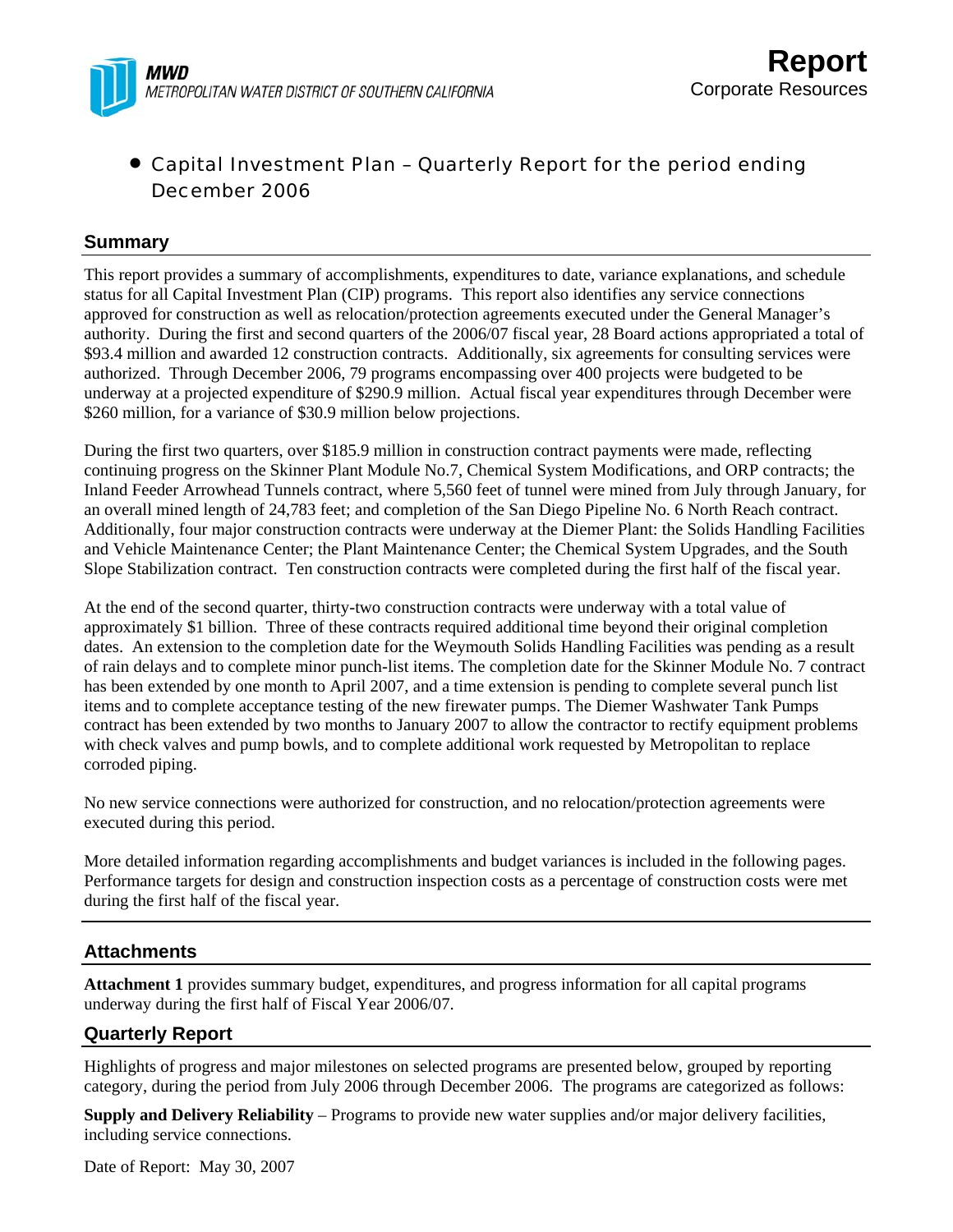# Board Report (Capital Investment Plan – Quarterly Report for the period ending December 2006)

**Infrastructure Reliability** – Programs to upgrade, refurbish, replace, or repair existing facilities and equipment, including pipeline relocations and protection.

**Information Technology** – Programs to upgrade, replace or provide new software applications and technology.

**Water Quality** – Programs to ensure Metropolitan meets all applicable water quality regulations and codes.

**Stewardship** – Programs to ensure the protection, safety, and security of Metropolitan's employees, visitors, and all real and intellectual properties and assets; and to provide for prudent and cost effective use and management of Metropolitan's assets in compliance with all applicable regulations and codes.

|                                                                                                                                                                                                                                                                                                                                                   | Through 2 <sup>nd</sup> Quarter                                                                                                                                                 |  |  |  |  |  |  |  |  |
|---------------------------------------------------------------------------------------------------------------------------------------------------------------------------------------------------------------------------------------------------------------------------------------------------------------------------------------------------|---------------------------------------------------------------------------------------------------------------------------------------------------------------------------------|--|--|--|--|--|--|--|--|
| <b>Supply and Delivery Reliability:</b>                                                                                                                                                                                                                                                                                                           | Budget: \$91M<br>Expended: \$72.5M                                                                                                                                              |  |  |  |  |  |  |  |  |
| Construction continued on the Inland Feeder<br>Arrowhead Tunnels, and progress is on schedule<br>and within budget. A total of 5,560 feet was<br>mined on the Arrowhead East and Arrowhead<br>West tunnels. The Arrowhead East Tunnel is<br>approximately 72 percent mined and the<br>Arrowhead West Tunnel is approximately 43<br>percent mined. |                                                                                                                                                                                 |  |  |  |  |  |  |  |  |
| Construction of Skinner Module No. 7 and the<br>chemical systems modifications are nearly<br>complete. Construction of the Washwater<br>Reclamation Plant No. 3 was completed. Module<br>7 will be operational on schedule, by summer<br>2007.                                                                                                    |                                                                                                                                                                                 |  |  |  |  |  |  |  |  |
| Installation of the San Diego Pipeline No. 6 North<br>$\bullet$<br>Reach was completed on schedule and within<br>budget.                                                                                                                                                                                                                          | <b>Construction at the Skinner Water Treatment Plant</b><br>In November, the Skinner Water Treatment Plant                                                                      |  |  |  |  |  |  |  |  |
| Permits were obtained to begin geotechnical and<br>٠<br>geological investigations within the Cleveland<br>National Forest for the Central Pool Augmentation<br>Tunnel Feasibility Study. The two boreholes are<br>planned to be completed in June 2007.                                                                                           | was shut down to perform tie-ins and other work<br>associated with the Module No. 7, ORP, and<br>Chemical Systems Upgrades contracts. All of the<br>planned work was completed. |  |  |  |  |  |  |  |  |
| The variance between budgeted and expended dollars<br>is primarily due to rescheduling construction of the<br>Perris Valley Pipeline due to close-out of the<br>design/build contract.                                                                                                                                                            |                                                                                                                                                                                 |  |  |  |  |  |  |  |  |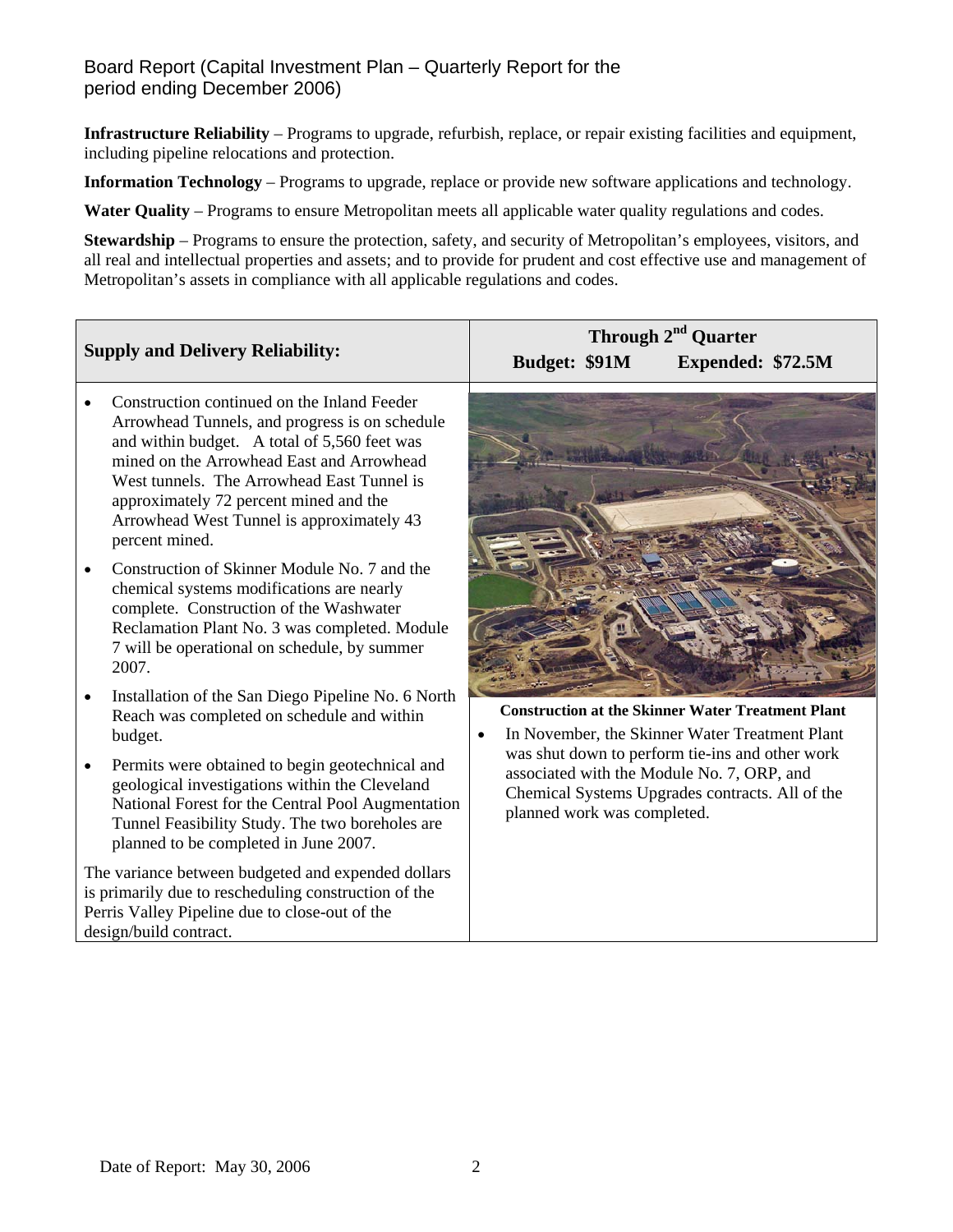| <b>Infrastructure Reliability:</b>                                                                                                                                                                                                                                                                                          | <b>Through 1st Quarter</b>                                                                                                                                 |  |  |  |  |  |  |  |
|-----------------------------------------------------------------------------------------------------------------------------------------------------------------------------------------------------------------------------------------------------------------------------------------------------------------------------|------------------------------------------------------------------------------------------------------------------------------------------------------------|--|--|--|--|--|--|--|
|                                                                                                                                                                                                                                                                                                                             | <b>Budget:</b><br><b>\$78M</b><br>Expended: \$75M                                                                                                          |  |  |  |  |  |  |  |
| Design of several improvement projects at the<br>$\bullet$<br>Jensen plant continued: Washwater Pump<br>Modifications, Solids Handling Facility and<br>Thickeners, Module No. 1 Filter Valve<br>Replacement, and the Alum-to-Polymer Tank<br>Conversion.<br>Fabrication of replacement steel pipe sections was<br>$\bullet$ |                                                                                                                                                            |  |  |  |  |  |  |  |
| initiated for repair projects on the Foothill Feeder,<br>Box Springs Feeder, and Rialto Pipeline.<br>Construction by Metropolitan forces is scheduled<br>for early 2007 on the Box Spring Feeder and<br>Rialto Pipeline. The Foothill Feeder repairs will<br>be performed by a contractor in early 2007.                    | DEC<br>2006                                                                                                                                                |  |  |  |  |  |  |  |
| The Weymouth plant was shut down in December<br>$\bullet$<br>to perform inspections and to install guides for<br>basin isolation gates. Design also progressed on                                                                                                                                                           | <b>San Diego Canal Liner Repairs</b>                                                                                                                       |  |  |  |  |  |  |  |
| the Laverne Power System Upgrade, Chemical<br>Tank Farm Modifications, Plant Maintenance<br>Center, and the Upper Feeder/Yorba Linda Feeder<br>Junction Structure Seismic Upgrade.                                                                                                                                          | Approximately 6000 square feet of damaged canal<br>liner sections were replaced on the San Diego Canal<br>during the November 2006 Skinner Plant shutdown. |  |  |  |  |  |  |  |
| <b>Information Technology:</b>                                                                                                                                                                                                                                                                                              | <b>Through 1st Quarter</b><br><b>Budget: \$5M</b><br>Expended: \$3.6M                                                                                      |  |  |  |  |  |  |  |
| A professional services agreement was executed<br>$\bullet$<br>and work commenced on the Integrated Budget                                                                                                                                                                                                                  |                                                                                                                                                            |  |  |  |  |  |  |  |
| Management System (IBMS) project, which will<br>better link the budget to operational business plans<br>and to performance measures.                                                                                                                                                                                        |                                                                                                                                                            |  |  |  |  |  |  |  |
| The SMART-Ops (formerly Real Time Operating<br>System) dynamic modeling software was<br>successfully demonstrated as a pilot project on the<br>Rialto Feeder portion of the distribution system.<br>The next phase will expand the model to be used<br>for planning, training, and optimizing operations.                   |                                                                                                                                                            |  |  |  |  |  |  |  |
| Factory testing of the turnkey pilot system for the<br>$\bullet$<br>Automated Meter Reading (AMR) Upgrade<br>project was completed. The pilot system consists                                                                                                                                                               |                                                                                                                                                            |  |  |  |  |  |  |  |
| of 31 remote terminal units (RTU's - field                                                                                                                                                                                                                                                                                  | <b>CRA Pumps</b>                                                                                                                                           |  |  |  |  |  |  |  |
| computers, that capture and process flow<br>readings), communications, software and security.                                                                                                                                                                                                                               | The Energy Management Application was<br>developed for the CRA. This software will help                                                                    |  |  |  |  |  |  |  |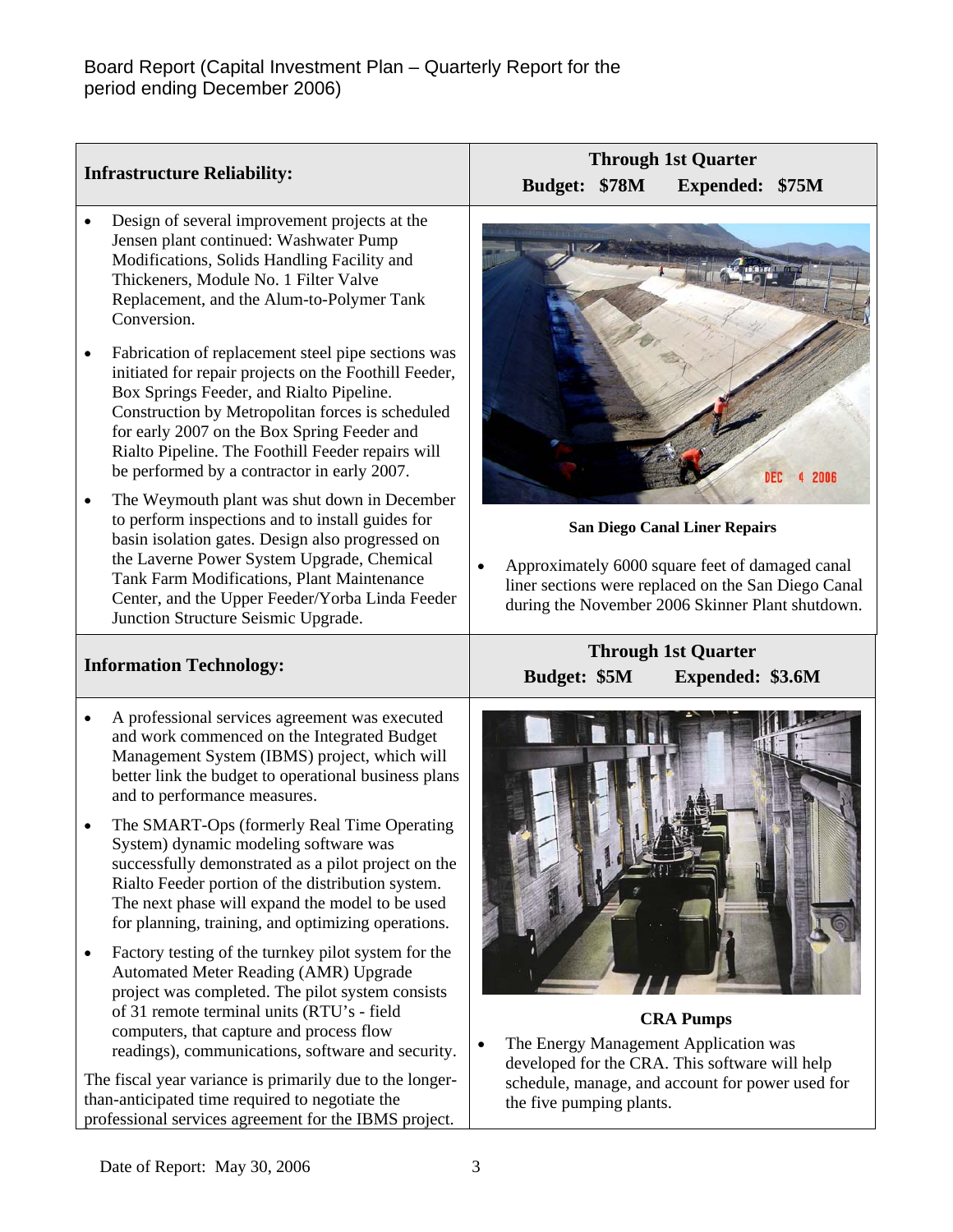| <b>Water Quality:</b>                                                                                                                                                                                                                                                                                                                                                                                                | <b>Through 1st Quarter</b><br>Budget: \$91M<br>Expended: \$80.6M                                                                                                                                                                                                    |  |  |  |  |  |  |
|----------------------------------------------------------------------------------------------------------------------------------------------------------------------------------------------------------------------------------------------------------------------------------------------------------------------------------------------------------------------------------------------------------------------|---------------------------------------------------------------------------------------------------------------------------------------------------------------------------------------------------------------------------------------------------------------------|--|--|--|--|--|--|
| Three construction contracts totaling almost \$5.7<br>$\bullet$<br>million were awarded for the relocation of 74 air<br>release/vacuum valve assemblies. The relocation<br>is necessary to comply with California<br>Department of Health Services regulations for<br>cross connection prevention.                                                                                                                   |                                                                                                                                                                                                                                                                     |  |  |  |  |  |  |
| In preparing the Diemer site for ozone<br>$\bullet$<br>construction, the Plant Maintenance Facilities<br>construction reached 90 percent complete, the<br>Vehicle Maintenance Center construction reached<br>80 percent complete, and the first phase of the<br>Chemical Tank Farm Improvements construction<br>reached 23 percent complete. Design of the ozone<br>facilities is approximately 87 percent complete. |                                                                                                                                                                                                                                                                     |  |  |  |  |  |  |
| Final design of the Weymouth ORP reached 90<br>$\bullet$<br>percent complete, and is scheduled to advertise for<br>bids in early 2007.                                                                                                                                                                                                                                                                               | 144-inch diameter Skinner ozone contactor inlet<br>manifold                                                                                                                                                                                                         |  |  |  |  |  |  |
| The fiscal year variance is primarily due to contract<br>payments for the Skinner ozone construction that did<br>not match cash flow projections.                                                                                                                                                                                                                                                                    | Construction of the ozone facilities at the Skinner<br>$\bullet$<br>plant reached 40 percent complete, and the<br>Metropolitan-furnished ozone generation equipment<br>was successfully transferred to the contractor for on-<br>site storage prior to installation |  |  |  |  |  |  |
| <b>Stewardship:</b>                                                                                                                                                                                                                                                                                                                                                                                                  | <b>Through 1st Quarter</b><br>Budget: \$26M<br>Expended: \$27M                                                                                                                                                                                                      |  |  |  |  |  |  |
| The Diamond Valley Lake East Recreation Area<br>$\bullet$<br>Landscaping and Signage Improvements, Phase 1<br>construction contract was completed, and the Searl<br>Parkway Improvements, Phase 2 contract reached<br>90 percent complete.<br>The construction contract for the Intake Pump<br><b>Plant Secondary Containment Structures was</b><br>awarded in September 2006. Construction is 80                    |                                                                                                                                                                                                                                                                     |  |  |  |  |  |  |
| percent complete and is scheduled to be finished<br>in February 2007.<br>In October 2006, the Board authorized staff to<br>implement all remaining recommendations from<br>the December 2005 IT Security Assessment, and<br>to implement measures to secure Metropolitan's                                                                                                                                           |                                                                                                                                                                                                                                                                     |  |  |  |  |  |  |
| computing environment against cyber threats.<br>Work under the Stewardship category is proceeding in<br>accordance with the Fiscal Year expenditure plan.                                                                                                                                                                                                                                                            | <b>Chlorine Containment Building at Skinner</b><br>Construction of chlorine containment facilities is<br>$\bullet$<br>currently underway at Skinner (60% complete),<br>Jensen (5% complete), and Mills (18% complete).                                              |  |  |  |  |  |  |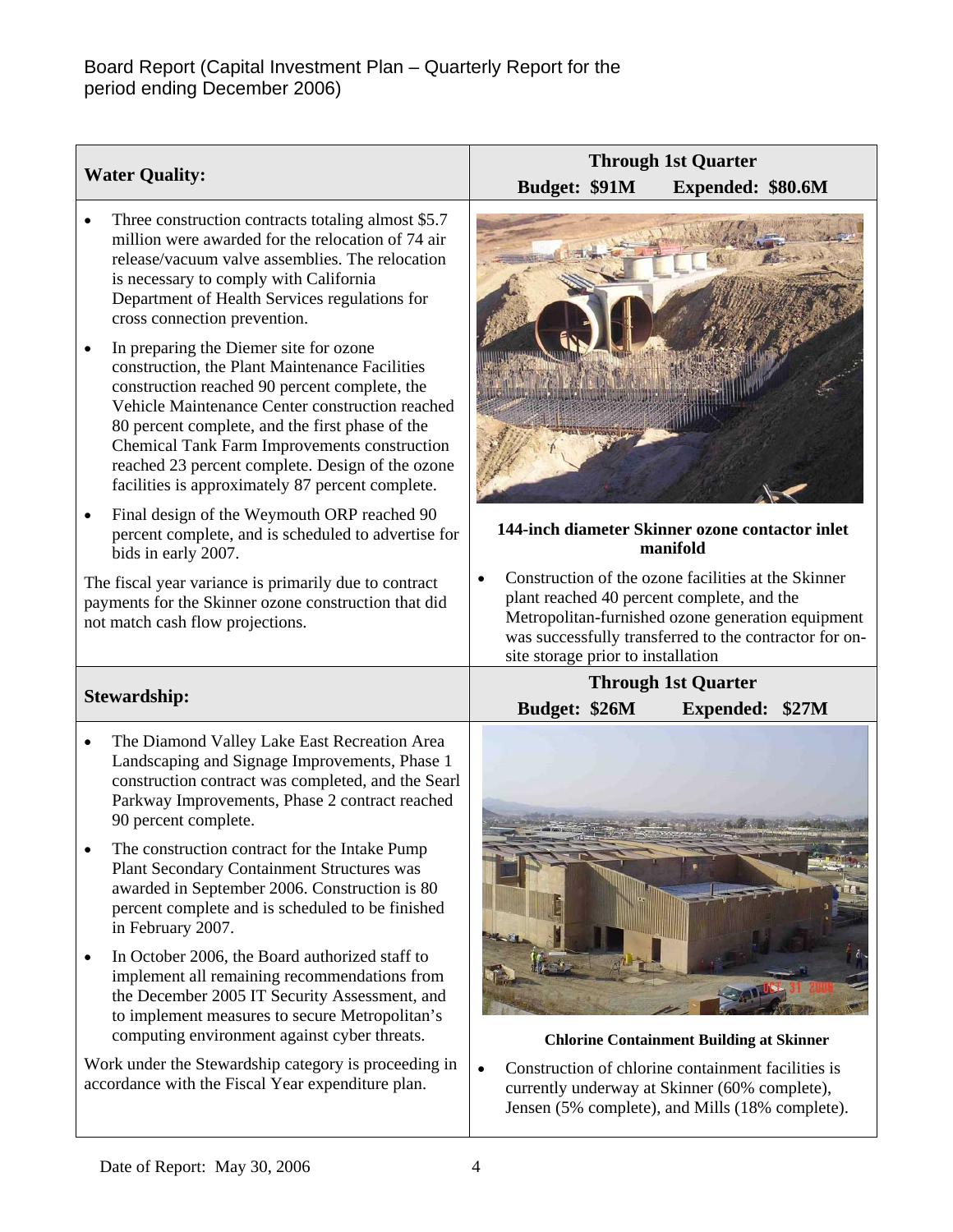| <b>Corporate Resources Capital Project Performance Measures FY2006/07</b>                                            |                   |
|----------------------------------------------------------------------------------------------------------------------|-------------------|
| Achieved target for cost of final design as a percentage of construction cost, for<br>construction costs:            |                   |
| greater than \$3 million; target 9% - 12%                                                                            | <b>Met Target</b> |
| less than \$3 million; target $9\% - 15\%$                                                                           | <b>Met Target</b> |
| Achieved target for cost of construction inspection as a percentage of construction cost,<br>for construction costs: |                   |
| greater than \$3 million; target 9% - 12%                                                                            | <b>Met Target</b> |
| less than \$3 million; target $9\% - 15\%$                                                                           | <b>Met Target</b> |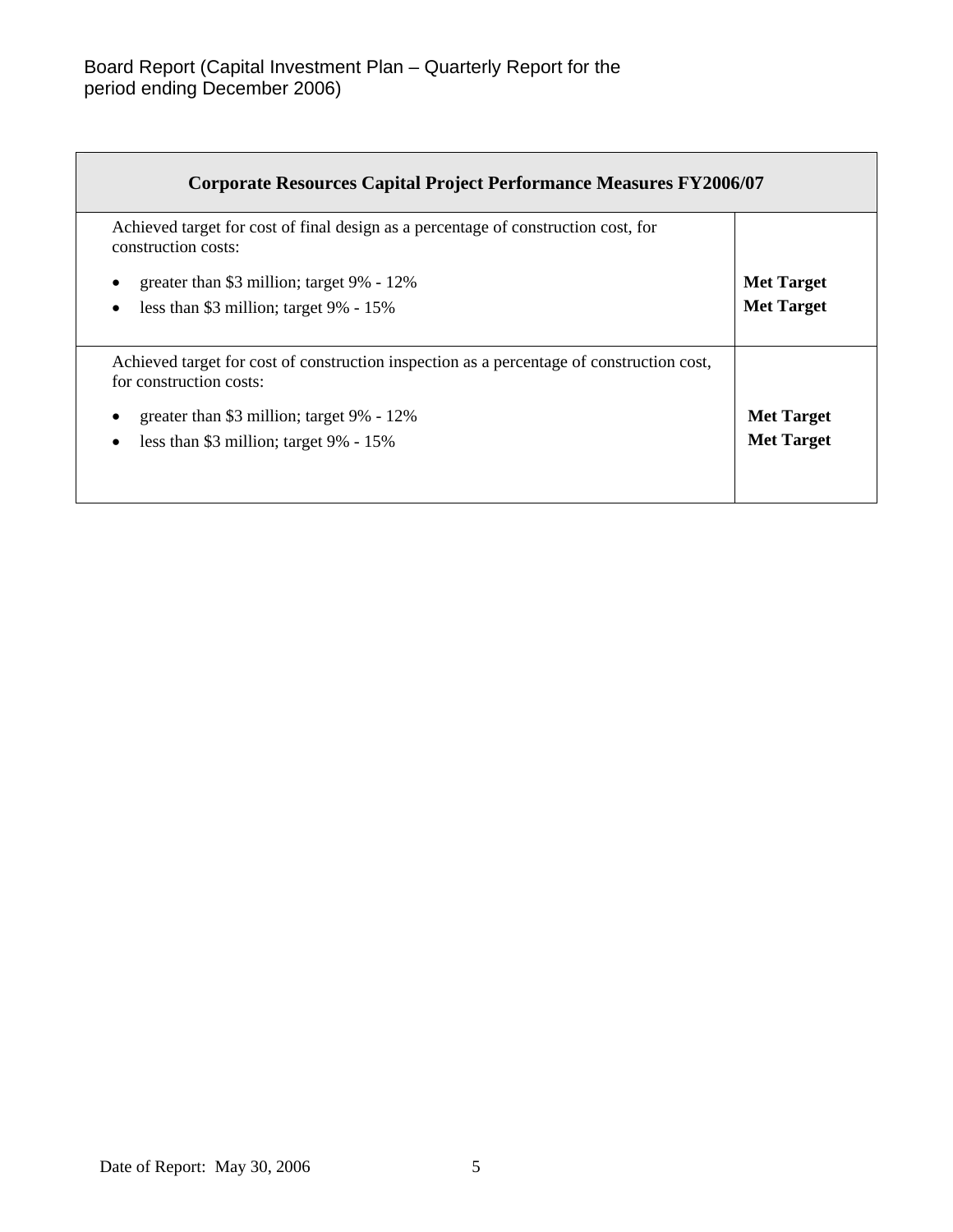Fiscal year variance is due to construction contract payments for the Chemical System and ORP contracts, which include components of the Skinner Expansion No.4, being temporarily collected under the Skinner ORP and Improvements Programs. The program remains on schedule and within budget.

Construction was completed in August 2006, on schedule and within budget.

Progress and expenditures in this program are dependent on work performed by the contracted member agencies. Contracts to construct some facilities are still pending.

Fiscal year variance is due to a one-time lump sum payment of \$17 million following a settlement agreement with the Arrowhead Tunnels contractor. This amount was slightly offset by slower-than-planned mining progress during the first part of the year. Mining is currently back on schedule.

Percent work completed is significantly greater than percent budget expended because actual expenditures have been offset by reimbursement payments received from the State Water Resources Control Board.

|                                                     |                              |                                  |                                  |                      |                    |                                                                                  |                                     |                                                           |                                    | <b>FY 200</b>           |
|-----------------------------------------------------|------------------------------|----------------------------------|----------------------------------|----------------------|--------------------|----------------------------------------------------------------------------------|-------------------------------------|-----------------------------------------------------------|------------------------------------|-------------------------|
| Program Title                                       | Total<br>Program<br>Estimate | Total<br>Expenditures to<br>Date | Projected<br>Cost to<br>Complete | % Budget<br>Expended | % Work<br>Complete | Schedule Status/<br><b>Completion Date</b>                                       | <b>Fiscal Year</b><br><b>Budget</b> | <b>Fiscal Year</b><br><b>Budget</b><br>To Date<br>2nd Qtr | <b>Fiscal Year</b><br>Expenditures | Expenditure<br>Variance |
| <b>Supply &amp; Delivery Reliability</b>            |                              |                                  |                                  |                      |                    |                                                                                  |                                     |                                                           |                                    |                         |
| Skinner Water Treatment Plant Expansion<br>No. 4    | \$147,000,000                | \$111,455,374                    | \$135.8M                         | 76%                  | 78%                | On schedule<br>2008/09                                                           | \$31,692,900                        | \$19,053,200                                              | \$16,345,724                       | \$2,707,476             |
| Yorba Linda Feeder Bypass                           | \$8,720,000                  | \$8,190,196                      | \$8.3M                           | 94%                  | 99%                | On schedule<br>2006/07                                                           | \$217,000                           | \$217,000                                                 | \$378,071                          | (\$161,071)             |
| <b>Inland Feeder</b>                                | \$1,186,460,000              | \$908,792,987 \$1,129.5B         |                                  | 77%                  | 84%                | On schedule<br>2010/11                                                           | \$51,821,300                        | \$26,499,400                                              | \$39,803,720                       | (\$13,304,320)          |
| Lake Perris Flexible Storage                        | \$13,910,000                 | \$535,098                        | \$6.4M                           | 4%                   | 50%                | On schedule<br>2010/11                                                           | \$617,000                           | \$196,300                                                 | \$366,142                          | (\$169, 842)            |
| Local Groundwater Storage Agreements                | \$210,000,000                | \$40,653,746                     | \$181.0M                         | 19%                  | 19%                | On schedule<br>2014/15                                                           | \$8,620,000                         | \$3,700,000                                               | \$399,014                          | \$3,300,986             |
| Mills Treatment Plant Capacity Upgrade              | \$101,000,000                | \$3,756,198                      | \$89.0M                          | 4%                   | 8%                 | On schedule<br>2009/10                                                           | \$5,533,200                         | \$2,520,800                                               | \$1,334,133                        | \$1,186,667             |
| Mills Water Treatment Plant Expansion No. 2         | \$160,000,000                | $$141,078,543$ $$143.12M$        |                                  | 88%                  | 98%                | On schedule<br>2006/07                                                           | \$3,104,200                         | \$1,903,400                                               | \$1,929,026                        | (\$25,626)              |
| Perris Pumpback Expansion                           | \$10,000,000                 | \$0                              | 8.7M                             | 0%                   | $0\%$              | On schedule 2009/10                                                              | \$592,400                           | \$260,200                                                 | \$0                                | \$260,200               |
| Perris Valley Pipeline                              | \$110,000,000                | \$1,831,741                      | \$103.8M                         | 2%                   | 2%                 | <b>Being Revised</b><br>2008/09                                                  | \$51,848,700                        | \$26,920,100                                              | \$1,051,671                        | \$25,868,429            |
| Rialto Pipeline Improvements                        | \$19,300,000                 | \$1,570,833                      | \$18.7M                          | 8%                   | 14%                | On schedule<br>2008/09                                                           | \$4,637,700                         | \$611,100                                                 | \$732,970                          | (\$121, 870)            |
| San Diego Pipeline No. 6 - North & South<br>Reaches | \$291,617,900                | \$95,211,027                     | \$246.5M                         | 33%                  | 45%                | <b>North Reach</b><br>On schedule 2006/07<br>Remaining<br>On schedule<br>2016/17 | \$9,197,800                         | \$7,438,000                                               | \$8,708,435                        | (\$1,270,435)           |
| Second Lower Cross Feeder                           | \$30,712,000                 | \$2,844,128                      | 25.9M                            | $9\%$                | 7%                 | <b>Being Revised</b><br>2009/10                                                  | \$3,946,700                         | \$858,000                                                 | \$1,052,424                        | (\$194, 424)            |

### **6/07 Status**

Fiscal year variance is due to extension of the preliminary design phase of the Chemical Upgrades and Modules 1&2 Rehabilitation projects in order to incorporate value engineering comments and revisions.

Remaining work underway is for the Entry Road and Perimeter<br>Landscaping contract, which is on schedule and within budget.

The schedule for this new program is being re-evaluated in light of updated demand projections and reliability assessments associated with the Santa Ana Valley Pipeline and Lake Perris.

Fiscal year variance is due to unsuccessful negotiations to perform<br>the work under a Design/Build contract, which resulted in a rescoping<br>of the project to follow the traditional Design/Bid/Build approach.

Construction of the new valve vaults and procurement of the valves are on schedule and within budget.

Fiscal year variance is due to contract payments that are ahead of cash flow projections. The program remains within budget. The Total Program Estimate only includes costs for conveyance facilities extending to the San Diego County Line.

The program schedule is currently being re-evaluated.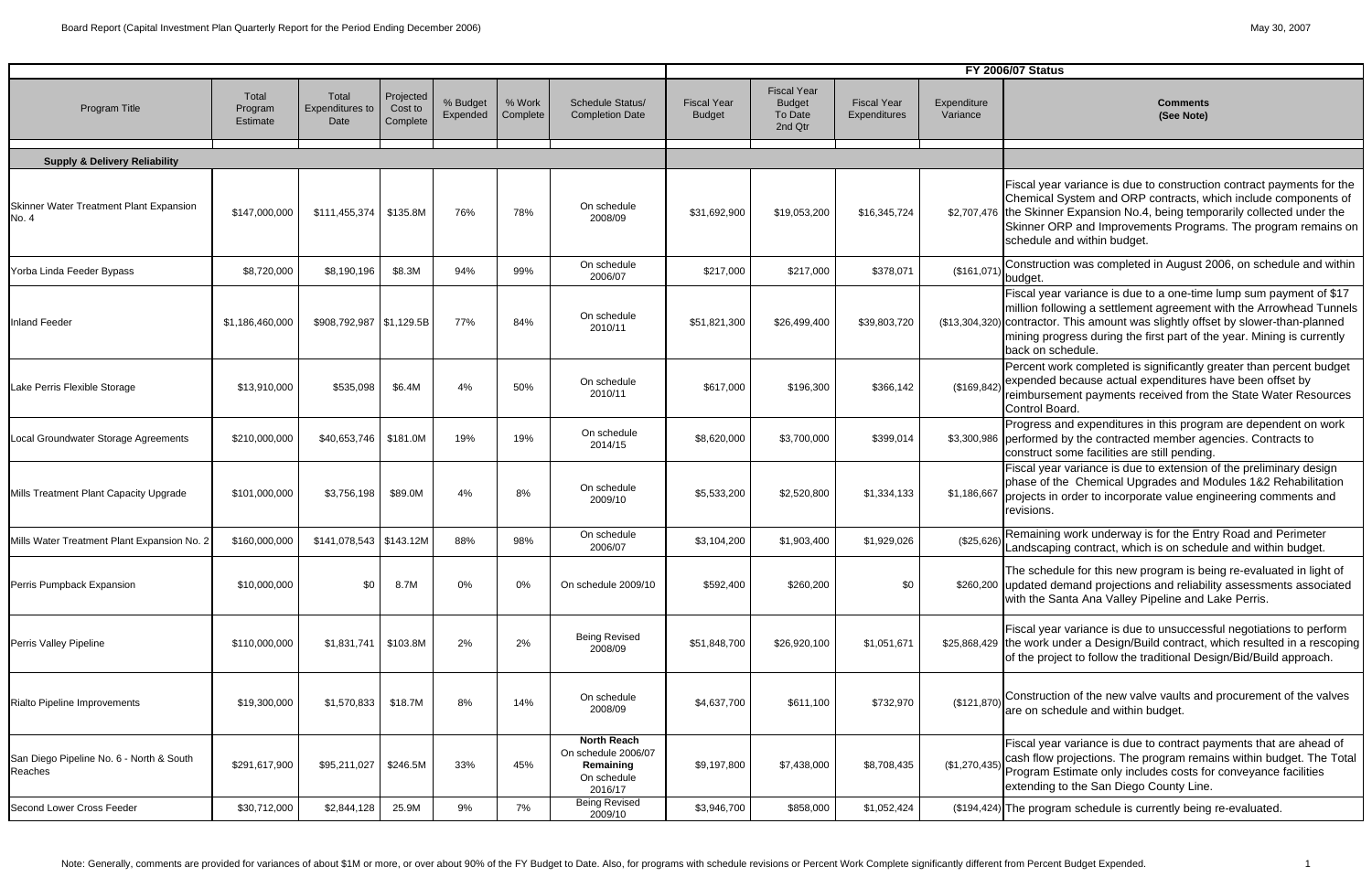# **FY 2006/07 Status**

|                                                                                     |                              |                                         |                                  |                      |                    |                                                                                      |                                     |                                                           |                                    |                         | <b>FY 2006/07 Status</b>                                                                                                                                                                                                                                                                                                                                                                |
|-------------------------------------------------------------------------------------|------------------------------|-----------------------------------------|----------------------------------|----------------------|--------------------|--------------------------------------------------------------------------------------|-------------------------------------|-----------------------------------------------------------|------------------------------------|-------------------------|-----------------------------------------------------------------------------------------------------------------------------------------------------------------------------------------------------------------------------------------------------------------------------------------------------------------------------------------------------------------------------------------|
| Program Title                                                                       | Total<br>Program<br>Estimate | Total<br><b>Expenditures to</b><br>Date | Projected<br>Cost to<br>Complete | % Budget<br>Expended | % Work<br>Complete | Schedule Status/<br><b>Completion Date</b>                                           | <b>Fiscal Year</b><br><b>Budget</b> | <b>Fiscal Year</b><br><b>Budget</b><br>To Date<br>2nd Qtr | <b>Fiscal Year</b><br>Expenditures | Expenditure<br>Variance | Comments<br>(See Note)                                                                                                                                                                                                                                                                                                                                                                  |
| Desalination Research and Innovation<br>Partnership                                 | \$7,650,000                  | \$4,204,816                             | \$6.9M                           | 55%                  | 78%                | On schedule<br>2006/07                                                               | (\$69,600)                          | (\$34,300)                                                | \$46,113                           |                         | Percent work completed is significantly greater than percent budget<br>(\$80,413) expended because actual expenditures have been offset by<br>reimbursement payments received.                                                                                                                                                                                                          |
| Central Pool Augmentation and Water<br>Quality Project - Study and Land Acquisition | \$62,100,000                 | \$25,810,691                            | \$51.9M                          | 42%                  | 49%                | On schedule<br>2013/14                                                               | \$819,000                           | \$415,000                                                 | \$303,946                          |                         | The primary scope of work for this fiscal year is to conduct the<br>\$111,054 geotechnical investigations along the tunnel alignment. Field work is<br>now in progress.                                                                                                                                                                                                                 |
| Hayfield Groundwater Storage Project                                                | \$81,100,000                 | \$10,171,748                            | \$69.6M                          | 13%                  | 14%                | On schedule<br>2011/12                                                               | \$374,800                           | \$175,100                                                 | \$20,554                           |                         | \$154,546 Groundwater level monitoring and sampling are ongoing.                                                                                                                                                                                                                                                                                                                        |
| <b>TOTAL</b>                                                                        |                              |                                         |                                  |                      |                    |                                                                                      | \$141,043,200                       | \$71,463,100                                              | \$55,748,148                       | \$15,714,952            |                                                                                                                                                                                                                                                                                                                                                                                         |
| <b>Infrastructure Reliability</b>                                                   |                              |                                         |                                  |                      |                    |                                                                                      |                                     |                                                           |                                    |                         |                                                                                                                                                                                                                                                                                                                                                                                         |
| <b>Accusonic Flow Meter Upgrade</b>                                                 | \$1,033,000                  | \$808,756                               | \$914,000                        | 78%                  | 90%                | On schedule<br>2006/07                                                               | \$0                                 | \$0                                                       | \$2,008                            |                         | The installation work is complete. As-built and close out activities<br>(\$2,008) have extended into the current fiscal year. The program is within<br>budget.                                                                                                                                                                                                                          |
| All Facilities - Inspection & Replacement of<br><b>Critical Vacuum Valves</b>       | \$4,600,000                  | \$1,277,592                             | \$1.6M                           | 28%                  | 69%                | On schedule<br>2007/08                                                               | \$138,200                           | \$67,900                                                  | \$55,398                           |                         | Percent expended is less than percent completed because the actual<br>\$12,502 number of valves that require replacement is less than the original<br>estimated amount                                                                                                                                                                                                                  |
| All Facilities - Install Roofs for Chemical Tank<br>Farms                           | \$15,080,000                 | \$2,908,265                             | \$13.5M                          | 19%                  | 20%                | On schedule<br>2007/08                                                               | \$5,539,200                         | \$1,423,300                                               | \$1,261,389                        |                         | Construction of tank farm roofs are underway at the Weymouth,<br>\$161,911 Jensen, and Mills plants as part of various Chemical System<br>Upgrades contracts.                                                                                                                                                                                                                           |
| Allen McColloch Pipeline Repair                                                     | \$8,650,000                  | \$6,480,698                             | \$7.9M                           | 75%                  | 80%                | <b>Repairs/Upgrades</b><br>On schedule<br>2006/07<br>Other<br>On schedule<br>2014/15 | \$423,100                           | \$338,700                                                 | \$116,072                          | \$222,628               | Completion date is tied to update of original design drawings. Final<br>facility improvements are on schedule and within budget.                                                                                                                                                                                                                                                        |
| Assess the Condition of Metropolitan's<br>Prestressed Concrete Cylinder Pipe        | \$9,200,000                  | \$4,114,120                             | \$8.5M                           | 45%                  | 48%                | On schedule<br>2008/09                                                               | \$1,031,300                         | \$516,800                                                 | \$252,022                          |                         | The cost of the inspection work planned for this fiscal year is<br>\$264,778 anticipated to be less than budgeted, and is dependent on available<br>pipeline shutdowns.                                                                                                                                                                                                                 |
| Cabazon Radial Gate Facility Improvements                                           | \$1,800,000                  | \$178,935                               | \$1.4M                           | 10%                  | 6%                 | On schedule<br>2009/10                                                               | \$206,400                           | \$83,800                                                  | \$756                              | \$83,044                | Planned progress is pending development of environmental<br>documentation.                                                                                                                                                                                                                                                                                                              |
| Capital Projects Costing Less than \$250,000<br>for FY2004/05                       | \$3,300,000                  | \$2,396,063                             | \$3.0M                           | 73%                  | 78%                | On schedule<br>2006/07                                                               | \$97,500                            | \$73,000                                                  | \$823,019                          |                         | Fiscal year variance is due to progress ahead of schedule, resulting<br>(\$750,019) in earlier expenditures than planned. Nine projects have been<br>completed; fourteen are ongoing. The program remains within<br>budget.                                                                                                                                                             |
| Capital Projects Costing Less than \$250,000<br>for FY 2005/06                      | \$3,000,000                  | \$1,429,756                             | \$2.9M                           | 48%                  | 58%                | On schedule<br>2007/08                                                               | \$618,400                           | \$537,700                                                 | \$835,608                          | (\$297,908)             | Fiscal year variance is due to progress ahead of schedule, resulting<br>in earlier expenditures than planned. Four projects have been<br>completed; sixteen are ongoing; one project was moved to another<br>program. The program remains within budget.                                                                                                                                |
| Capital Projects Costing Less than \$250,000<br>for FY 2006/07                      | \$5,600,000                  | \$119,260                               | \$5.38M                          | 2%                   | 12%                | On schedule<br><b>TBD</b>                                                            | \$623,900                           | \$355,800                                                 | \$119,260                          | \$236,540               | This Program was authorized in June 2006 and work has<br>commenced.                                                                                                                                                                                                                                                                                                                     |
| Conveyance and Distribution System<br>Rehabilitation                                | \$55,588,200                 | \$28,696,537                            | \$45.1M                          | 52%                  | 55%                | On schedule<br>2011/12                                                               | \$7,588,200                         | \$3,001,600                                               | \$5,545,070                        | (\$2,543,470)           | Fiscal year variance is due to the San Diego Canal Repair contract<br>that was awarded ahead of schedule in order to take advantage of a<br>planned shutdown. Work progressed on forty separate projects in<br>this program, including the Box Springs Feeder Repairs Assessment<br>the San Diego Canal Repairs, and the Foothill Feeder Repairs. The<br>program remains within budget. |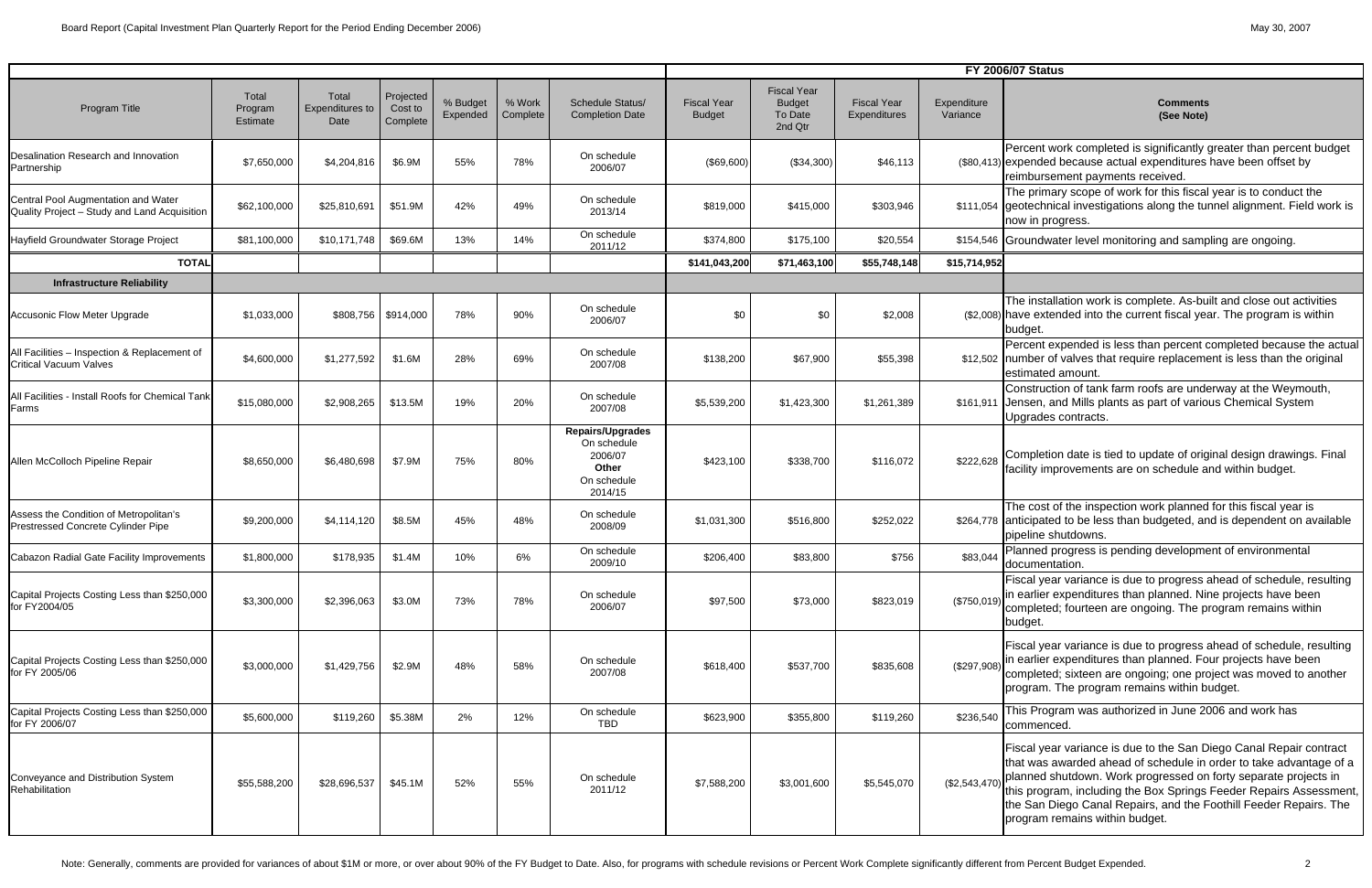Design and construction are on schedule and within budget. Planned repair work is scheduled to be completed during the shutdown in March 2007.

#### **Comments (See Note)**

## **FY 2006/07 Status**

Fiscal year variance is due to longer-than-planned effort to complete the environmental documentation for multiple projects at the Diemer site, including the Second Access Road, and the schedule adjustment to the new Washwater Reclamation Plant #3 to accomodate construction of the new ozone facilities.

The new solids handling facility is scheduled to be completed by April 2007.

|                                                                              |                                     |                                  |                                  |                      |                    |                                                   |                                     |                                                           |                                    |                         | <b>FY 2006/07 Status</b>                                                                                                                                                                                                                                                                                                                                                                                                                      |
|------------------------------------------------------------------------------|-------------------------------------|----------------------------------|----------------------------------|----------------------|--------------------|---------------------------------------------------|-------------------------------------|-----------------------------------------------------------|------------------------------------|-------------------------|-----------------------------------------------------------------------------------------------------------------------------------------------------------------------------------------------------------------------------------------------------------------------------------------------------------------------------------------------------------------------------------------------------------------------------------------------|
| <b>Program Title</b>                                                         | Total<br>Program<br><b>Estimate</b> | Total<br>Expenditures to<br>Date | Projected<br>Cost to<br>Complete | % Budget<br>Expended | % Work<br>Complete | <b>Schedule Status/</b><br><b>Completion Date</b> | <b>Fiscal Year</b><br><b>Budget</b> | <b>Fiscal Year</b><br><b>Budget</b><br>To Date<br>2nd Qtr | <b>Fiscal Year</b><br>Expenditures | Expenditure<br>Variance | <b>Comments</b><br>(See Note)                                                                                                                                                                                                                                                                                                                                                                                                                 |
| <b>CRA - Conveyance Reliability</b>                                          | \$70,750,000                        | \$40,887,002                     | \$59.4M                          | 58%                  | 75%                | On schedule<br>2008/09                            | \$4,938,500                         | \$1,345,500                                               | \$1,508,625                        |                         | Design and construction are on schedule and within budget. Pla<br>(\$163,125) repair work is scheduled to be completed during the shutdown in<br>March 2007.                                                                                                                                                                                                                                                                                  |
| CRA - Electrical/Power Systems Reliability                                   | \$20,100,000                        | \$16,916,226                     | \$17.9M                          | 84%                  | 85%                | On schedule<br>2007/08                            | \$511,200                           | \$267,500                                                 | \$107,496                          |                         | \$160,004 Design and construction are on schedule and within budget.                                                                                                                                                                                                                                                                                                                                                                          |
| CRA - Pumping Plant Reliability                                              | \$65,430,000                        | \$5,230,182                      | \$53.1M                          | 8%                   | 14%                | On schedule<br>2011/12                            | \$3,302,200                         | \$1,862,400                                               | \$821,309                          | \$1,041,091             | Materials were procured for the Circulating Water System repair<br>Work progressed slower than anticipated on the Intake Plant<br>Instrumentation Replacement due to abatement of asbestos wiri                                                                                                                                                                                                                                               |
| CRA - Reliability Program                                                    | \$1,100,000                         |                                  | $$2,129$ \$969,000               | 0%                   | $0\%$              | On schedule 2007/08                               | \$542,300                           | \$205,100                                                 | \$2,129                            | \$202,971               | Work has been initiated on two reliability projects authorized in<br>September 2006.                                                                                                                                                                                                                                                                                                                                                          |
| Dam Rehabilitation & Safety Improvements                                     | \$5,115,000                         | \$820,538                        | \$4.2M                           | 16%                  | 15%                | On schedule<br>2008/09                            | \$881,700                           | \$347,200                                                 | \$73,300                           |                         | Initial evaluations were completed under the Seismic Assessmer<br>\$273,900 project. A Board action in December 2006 authorized seismic<br>assessments of 13 dams.                                                                                                                                                                                                                                                                            |
| <b>Diemer Water Treatment Plant</b><br>mprovements                           | \$79,300,000                        | \$7,376,959                      | \$77.2M                          | 9%                   | 8%                 | On schedule<br>2010/11                            | \$7,427,500                         | \$3,689,600                                               | \$1,919,705                        | \$1,769,895             | Fiscal year variance is due to longer-than-planned effort to comp<br>the environmental documentation for multiple projects at the Die<br>site, including the Second Access Road, and the schedule<br>adjustment to the new Washwater Reclamation Plant #3 to<br>accomodate construction of the new ozone facilities.                                                                                                                          |
| Diemer Water Treatment Plant<br>Improvements - Phase II                      | \$36,800,000                        | \$316,700                        | \$36.2M                          | 1%                   | 2%                 | On schedule<br>2010/11                            | \$999,900                           | \$400,000                                                 | \$316,700                          | \$83,300                | Three new rehabilitation projects were initiated in July 2006.                                                                                                                                                                                                                                                                                                                                                                                |
| <b>Diemer Water Treatment Plant Solids</b><br>Handling and Water Reclamation | \$44,824,000                        | \$31,819,149                     | \$36.5M                          | 71%                  | 80%                | On schedule<br>2007/08                            | \$15,139,100                        | \$9,453,900                                               | \$9,560,261                        | (\$106,361)             | The new solids handling facility is scheduled to be completed by<br>2007.                                                                                                                                                                                                                                                                                                                                                                     |
| Diemer Water Treatment Plant Washwater<br><b>Tanks Refurbishment</b>         | \$2,025,500                         | \$1,121,925                      | \$1.2M                           | 55%                  | 62%                | On schedule<br>2007/08                            | \$473,500                           | \$13,900                                                  | \$291,864                          |                         | Fiscal year variance is due to design of the west washwater tank<br>(\$277,964) refurbishment being ahead of schedule, resulting in earlier<br>expenditures than planned. The program remains within budget.                                                                                                                                                                                                                                  |
| Diemer Land Acquisition, Habitat<br>Conservation Plan, and Site Grading      | \$14,771,000                        | \$11,669,876                     | \$13.2M                          | 79%                  | 78%                | On schedule<br>2006/07                            | \$261,420                           | \$210,900                                                 | (\$54,339)                         | \$265,239               | Design and construction are on schedule and within budget. The<br>negative FY expenditure is due to costs incurred during FY 2005<br>that were transefrred to the appropriate capital programs during<br>first half of this fiscal year.                                                                                                                                                                                                      |
| Distribution System Facilities - Rehabilitation<br>Program                   | \$19,200,000                        | \$0                              | 17.4                             | 0%                   | 0%                 | On schedule 2014/15                               | \$1,256,400                         | \$498,800                                                 | \$0                                | \$498,800               | New program in FY 2006/07. Projects have not yet commenced<br>pending initial Board action.                                                                                                                                                                                                                                                                                                                                                   |
| Information Technology System -<br>Infrastructure                            | \$47,637,300                        | \$12,857,982                     | \$37.9M                          | 27%                  | 26%                | On schedule<br>2009/10                            | \$2,041,800                         | \$883,300                                                 | \$1,093,355                        | (\$210,055)             | Work was completed for the Phonemail Replacement project. W<br>is proceeding on schedule for the Local and Wide Area Network<br>upgrades and Two-Way Radio System Upgrade projects. The<br>program remains within budget.                                                                                                                                                                                                                     |
| Jensen Water Treatment Plant<br>Improvements                                 | \$77,000,000                        | \$12,054,017                     | \$69.5M                          | 16%                  | 20%                | On schedule<br>2011/12                            | \$3,786,600                         | \$2,019,900                                               | \$559,698                          |                         | Fiscal year variance is due to rescheduling of the Solids Handlin<br>project. Design progressed on the new thickeners, but the desig<br>and construction of the belt presses, hoppers, chemical feed syt<br>\$1,460,202 and other equipment is not yet needed because of the extended<br>availablity of the LADWP residuals lagoons. The tank farm<br>containmnent project was postponed until the Chlorine Containn<br>contract is complete. |
| Jensen Water Treatment Plant<br>Improvements - Phase II                      | \$11,900,000                        | \$0                              | 10.6M                            | 0%                   | 0%                 | On schedule 2009/10                               | \$309,500                           | \$184,400                                                 | \$0                                | \$184,400               | New program in FY 2006/07. Projects have not yet started pend<br>initial Board action.                                                                                                                                                                                                                                                                                                                                                        |

Design and construction are on schedule and within budget. The negative FY expenditure is due to costs incurred during FY 2005/06 that were transefrred to the appropriate capital programs during the first half of this fiscal year.

Work was completed for the Phonemail Replacement project. Work is proceeding on schedule for the Local and Wide Area Network upgrades and Two-Way Radio System Upgrade projects. The program remains within budget.

Fiscal year variance is due to rescheduling of the Solids Handling project. Design progressed on the new thickeners, but the design and construction of the belt presses, hoppers, chemical feed sytem, and other equipment is not yet needed because of the extended availablity of the LADWP residuals lagoons. The tank farm containmnent project was postponed until the Chlorine Containment contract is complete.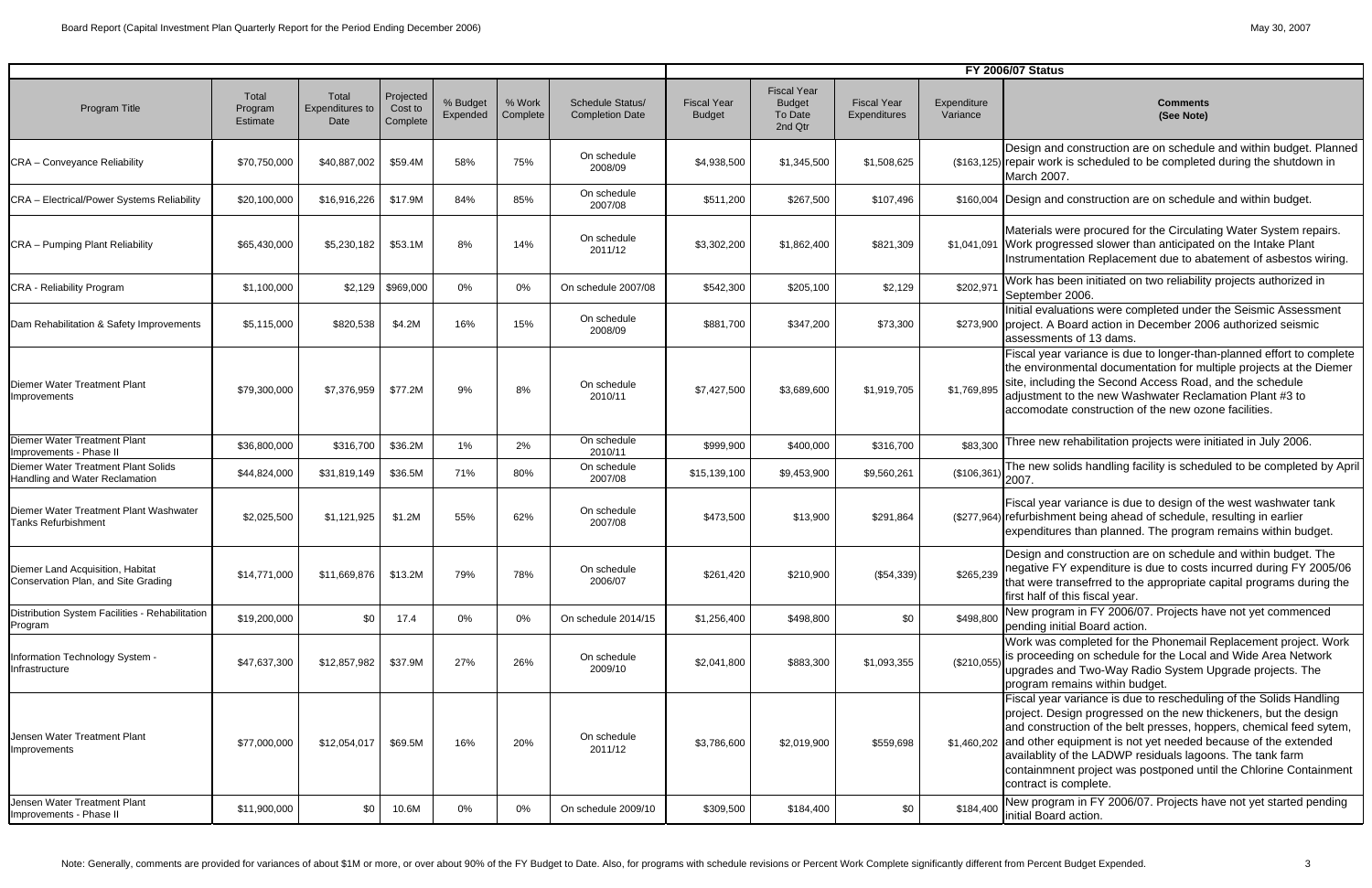# **FY 2006/07 Status**

|                                                                          |                                     |                                         |                                  |                      |                    |                                            |                                     |                                                           |                                    |                         | <b>FY 2006/07 Status</b>                                                                                                                                                                                                                                                                        |
|--------------------------------------------------------------------------|-------------------------------------|-----------------------------------------|----------------------------------|----------------------|--------------------|--------------------------------------------|-------------------------------------|-----------------------------------------------------------|------------------------------------|-------------------------|-------------------------------------------------------------------------------------------------------------------------------------------------------------------------------------------------------------------------------------------------------------------------------------------------|
| Program Title                                                            | Total<br>Program<br><b>Estimate</b> | Total<br><b>Expenditures to</b><br>Date | Projected<br>Cost to<br>Complete | % Budget<br>Expended | % Work<br>Complete | Schedule Status/<br><b>Completion Date</b> | <b>Fiscal Year</b><br><b>Budget</b> | <b>Fiscal Year</b><br><b>Budget</b><br>To Date<br>2nd Qtr | <b>Fiscal Year</b><br>Expenditures | Expenditure<br>Variance | <b>Comments</b><br>(See Note)                                                                                                                                                                                                                                                                   |
| Mills Water Treatment Plant Improvements                                 | \$11,958,000                        | \$3,875,974                             | \$8.6M                           | 32%                  | 30%                | On schedule<br>2011/12                     | \$886,800                           | \$668,800                                                 | \$327,842                          |                         | Fiscal year variance is due to rescheduling of work on the ground<br>\$340,958 fault protection system upgrades to coincide with the shutdown<br>scheduled for the Winter of 2007.                                                                                                              |
| Mills Water Treatment Plant Improvements -<br>Phase II                   | \$26,900,000                        | \$0                                     | \$23.4M                          | 0%                   | 0%                 | On schedule 2010/11                        | \$522,800                           | \$221,700                                                 | \$0                                | \$221,700               | New program in FY 2006/07. Projects have not yet started pending<br>initial Board action.                                                                                                                                                                                                       |
| Remote Computer Room Environmental<br>Control Improvements               | \$1,720,000                         | \$888,296                               | \$1.4M                           | 52%                  | 55%                | On schedule<br>2006/07                     | \$360,800                           | \$360,800                                                 | \$174,186                          | \$186,614               | The initial construction contract is complete. Awaiting final payment<br>to contractor. The program remains within budget.                                                                                                                                                                      |
| Reservoir Cover and Replacement                                          | \$21,500,000                        | \$211,403                               | \$18.9M                          | $1\%$                | 2%                 | On schedule<br>2009/10                     | \$431,300                           | \$360,800                                                 | \$63,997                           | \$296,803               | Final design of replacement covers for the Skinner and Palos Verdes<br>Reservoirs was initiated in September 2006.                                                                                                                                                                              |
| <b>Skinner Water Treatment Plant</b><br>Improvements                     | \$177,800,000                       | \$80,568,984                            | \$141.7M                         | 45%                  | 46%                | On schedule<br>2011/12                     | \$69,595,600                        | \$44,517,700                                              | \$45,656,921                       | (\$1,139,221)           | The largest component of the Skinner Chemical Systems<br>construction contract is included in this program. \$1.1 million of extra<br>work has been authorized to date on this contract. The program<br>remains on schedule and within budget.                                                  |
| <b>Skinner Water Treatment Plant</b><br>Improvements - Phase II          | \$2,700,000                         | \$0                                     | \$2.2M                           | 0%                   | 0%                 | On schedule 2007/08                        | \$1,329,500                         | \$549,700                                                 | \$0                                | \$549,700               | New program in FY 2006/07. Projects have not yet started pending<br>initial Board action.                                                                                                                                                                                                       |
| <b>System Reliability Plan</b>                                           | \$4,890,000                         | \$0                                     | \$3.9M                           | 0%                   | 0%                 | On schedule 2009/10                        | \$921,200                           | \$298,900                                                 | \$0                                | \$298,900               | New program in FY 2006/07. Projects have not yet started pending<br>initial Board action.                                                                                                                                                                                                       |
| Weymouth Water Treatment Plant<br>Improvements                           | \$163,000,000                       | \$38,228,258                            | \$134.4M                         | 23%                  | 28%                | On schedule<br>2011/12                     | \$8,916,900                         | \$3,345,900                                               | \$3,552,838                        | (\$206,938)             | There are currently 17 active projects in this program. A shutdown of<br>the Weymouth plant in December enabled inspection of multiple<br>plant components and facilities to finalize design scopes and project<br>cost estimates. The program remains on schedule and within budget            |
| Weymouth Water Treatment Plant<br>Improvements - Phase II                | \$17,000,000                        | \$0                                     | \$15.0M                          | 0%                   | 0%                 | On schedule 2009/10                        | \$332,600                           | \$54,000                                                  | \$0                                | \$54,000                | New program in FY 2006/07. Projects have not yet started pending<br>initial Board action.                                                                                                                                                                                                       |
| <b>Whitewater Siphon Protection</b>                                      | \$10,400,000                        | \$2,209,953                             | \$9.2M                           | 21%                  | 20%                | On schedule<br>2009/10                     | \$556,400                           | \$80,300                                                  | \$142,940                          |                         | (\$62,640) The main activity this fiscal year has been preparation of an EIR.                                                                                                                                                                                                                   |
| <b>TOTAL</b>                                                             |                                     |                                         |                                  |                      |                    |                                            | \$141,991,720                       | \$78,239,600                                              | \$75,129,429                       | \$3,110,171             |                                                                                                                                                                                                                                                                                                 |
| <b>Information Technology</b><br>Control System Enhancement & Automation | \$32,558,600                        | \$5,677,055                             | \$27.65M                         | 17%                  | 21%                | On schedule<br>2009/10                     | \$3,335,500                         | \$1,433,400                                               | \$1,444,357                        |                         | Work is progressing on the Real Time Operating System, the Energy<br>(\$10,957) Management System, and the Automatic Meter Reading System<br>Upgrade.                                                                                                                                           |
| Distribution System Control and Equipment<br>Upgrade                     | \$11,600,000                        | \$4,606,381                             | \$9.4M                           | 40%                  | 23%                | On schedule<br>2009/10                     | \$1,898,300                         | \$1,030,500                                               | \$794,547                          | \$235,953               | Pilot projects for installation of automated pilot valves, and<br>installation of digital display and valve position indicators are<br>underway. Staff also continues to document operational processes<br>and knowledge of the distribution system.                                            |
| Information Technology System - Business,<br>Finance & HR                | \$25,969,000                        | \$6,492,591                             | \$17.5M                          | 25%                  | 30%                | On schedule<br>2009/10                     | \$4,397,500                         | \$2,222,100                                               | \$1,386,030                        |                         | Fiscal year variance is due to the longer-than-aniticipated time<br>required to negotiate the professional services agreement for<br>\$836,070   implementation of the Integrated Budget Management System. In<br>July 2006, the Board approved implementation of the WINS Re-Write<br>project. |
| Palo Verde Irrigation District Program<br>Management System              | \$1,600,000                         | \$0                                     | \$1.4M                           | 0%                   | 0%                 | Being Revised 2009/10                      | \$100,000                           | \$0                                                       | \$0                                | \$0                     | Progress has been delayed pending assessment of the need and<br>urgency for this project.                                                                                                                                                                                                       |
| <b>Strategic Operations and Maintenance</b><br>Management System         | \$6,977,400                         | \$3,741,272                             | \$6.5M                           | 54%                  | 55%                | <b>Being Revised</b><br>2006/07            | \$1,381,200                         | \$350,000                                                 | \$21,707                           |                         | Fiscal year variance is due to the scope being reassessed by Water<br>\$328,293 System Operations.                                                                                                                                                                                              |
| <b>TOTAL</b>                                                             |                                     |                                         |                                  |                      |                    |                                            | \$11,112,500                        | \$5,036,000                                               | \$3,646,641                        | \$1,389,359             |                                                                                                                                                                                                                                                                                                 |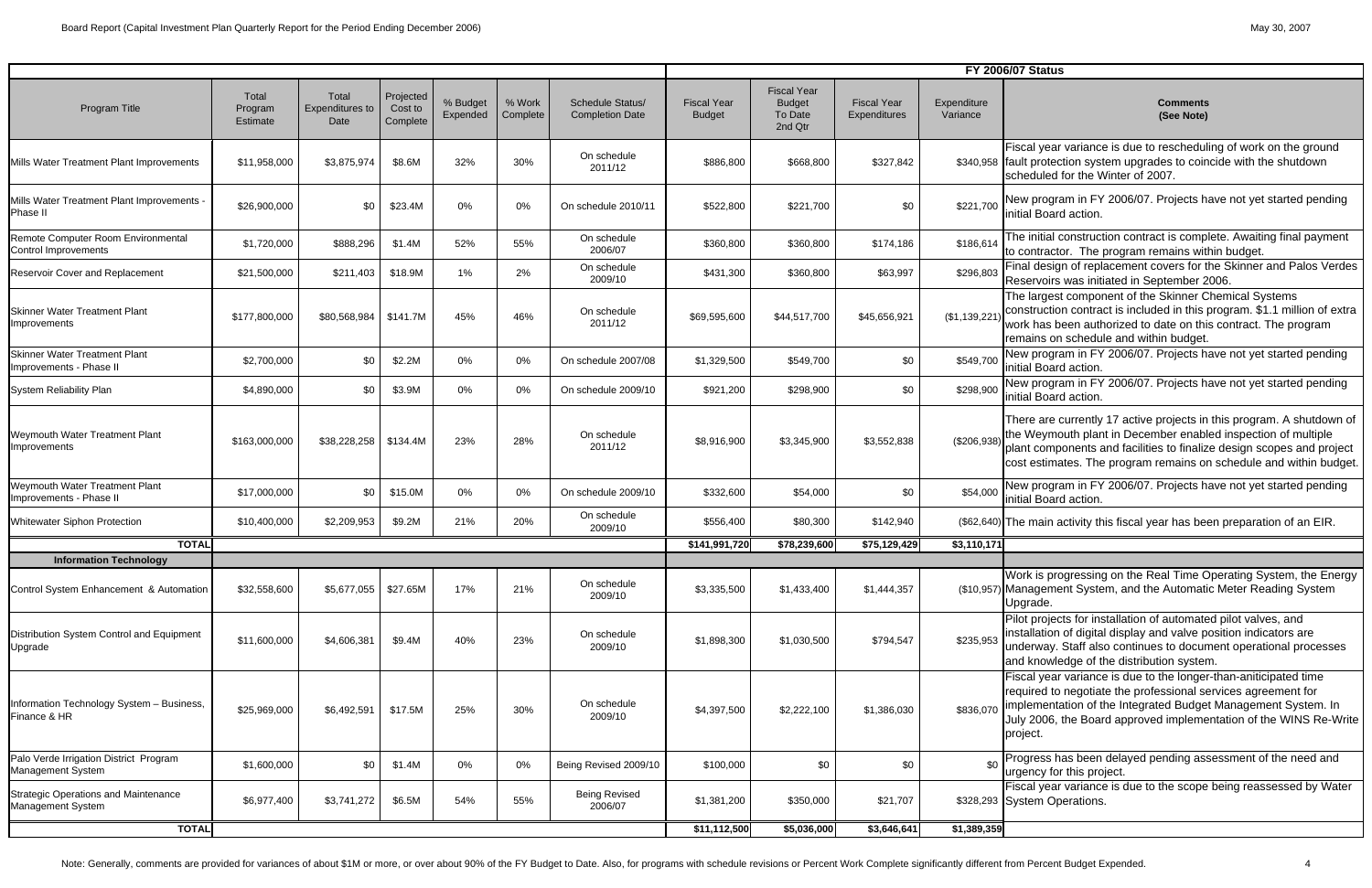|                                                                           |                              |                                         |                                  |                      |                    |                                                   |                                     |                                                           |                                    |                         | <b>FY 2006/07 Status</b>                                                                                                                                                                                                                                                                                                                                                                                       |
|---------------------------------------------------------------------------|------------------------------|-----------------------------------------|----------------------------------|----------------------|--------------------|---------------------------------------------------|-------------------------------------|-----------------------------------------------------------|------------------------------------|-------------------------|----------------------------------------------------------------------------------------------------------------------------------------------------------------------------------------------------------------------------------------------------------------------------------------------------------------------------------------------------------------------------------------------------------------|
| <b>Program Title</b>                                                      | Total<br>Program<br>Estimate | Total<br><b>Expenditures to</b><br>Date | Projected<br>Cost to<br>Complete | % Budget<br>Expended | % Work<br>Complete | <b>Schedule Status/</b><br><b>Completion Date</b> | <b>Fiscal Year</b><br><b>Budget</b> | <b>Fiscal Year</b><br><b>Budget</b><br>To Date<br>2nd Qtr | <b>Fiscal Year</b><br>Expenditures | Expenditure<br>Variance | <b>Comments</b><br>(See Note)                                                                                                                                                                                                                                                                                                                                                                                  |
| <b>Water Quality</b>                                                      |                              |                                         |                                  |                      |                    |                                                   |                                     |                                                           |                                    |                         |                                                                                                                                                                                                                                                                                                                                                                                                                |
| Diemer Water Treatment Plant - Construct<br>Sedimentation Basin Spillways | \$9,810,000                  | \$6,939,851                             | \$7.5M                           | 71%                  | 76%                | On schedule<br>2007/08                            | \$0                                 | \$0                                                       | \$100,720                          |                         | The construction contract is substantially complete. Fiscal year<br>(\$100,720) variance is due to remaining punch list items being performed by the<br>contractor. The program remains within budget.                                                                                                                                                                                                         |
| Diemer Water Treatment Plant - Oxidation<br>Retrofit                      | \$236,000,000                | \$62,991,140                            | \$224.2M                         | 27%                  | 25%                | On schedule<br>2011/12                            | \$78,231,300                        | \$38,942,600                                              | \$38,651,945                       | \$290,655               | Major contracts underway this year include the Plant and Vehicle<br>Maintenance facilities, the Phase I of the Chemical Tank Farm<br>Improvements, and the South Slope Stabilization. The program<br>remains on schedule and within budget.                                                                                                                                                                    |
| Distribution System - Treated Water Cross<br><b>Connection Prevention</b> | \$53,400,000                 | \$14,308,562                            | \$49.7 M                         | 27%                  | 33%                | On schedule<br>2008/09                            | \$6,014,900                         | \$2,154,600                                               | \$933,832                          | \$1,220,768             | Fiscal year variance is due to additional time needed to secure<br>numerous encroachment permits for construction in public rights-of-<br>way. The first three construction contracts were awarded in<br>November 2006.                                                                                                                                                                                        |
| Jensen & Mills Water Treatment Plants -<br><b>Oxidation Retrofit</b>      | \$235,410,816                | \$234,704,209                           | \$235M                           | 99.7%                | 99%                | On schedule<br>2006/07                            | \$480,000                           | \$480,000                                                 | (\$233,954)                        | \$713,954               | The FY variance is due to costs incurred for work performed under<br>the Jensen ORP contract in FY 05/06 that were transferred to the<br>appropriate capital program during the first half of this fiscal year.<br>Work planned for this fiscal year is by Metropolitan forces to comply<br>with new Fire Department requirements, and to prepare the O&M<br>Manual. Program is on schedule and within budget. |
| Lake Mathews Watershed - Drainage Water<br><b>Quality Management Plan</b> | \$37,400,000                 | \$35,397,550                            | \$35.7M                          | 95%                  | 97%                | On schedule<br>2006/07                            | \$0                                 | \$0                                                       | (\$331,021)                        | \$331,021               | Fiscal year variance, and the negative expenditure, is due to the sale<br>of property that had been purchased as part of a residence relocation<br>for the project. The program remains within budget.                                                                                                                                                                                                         |
| Mills Water Treatment Plant - Ozone<br>Generator Expansion                | \$7,500,000                  | \$11,996                                | 6.6M                             | 0.2%                 | 1%                 | On schedule 2009/10                               | \$409,700                           | \$84,200                                                  | \$11,996                           |                         | Final design was initiated in August 2006. The fiscal year variance is<br>\$72,204 due to extended negotiations to finalize the consulting agreement.                                                                                                                                                                                                                                                          |
| Skinner Water Treatment Plant - Oxidation<br>Retrofit                     | \$245,700,000                | \$111,587,613                           | \$224.4M                         | 45%                  | 40%                | On schedule<br>2007/08                            | \$80,992,300                        | \$44,327,600                                              | \$35,927,056                       |                         | Fiscal year variance is due to contract payments that do not match<br>\$8,400,544 cash flow projections. The program remains on schedule and within<br>budget.                                                                                                                                                                                                                                                 |
| Water Quality Pilot Plant Treatment Facility                              | \$8,609,000                  | \$235,200                               | \$7.1M                           | 3%                   | $1\%$              | <b>Being Revised</b><br>2006/07                   | \$1,000,700                         | \$300,000                                                 | \$149,334                          |                         | Fiscal year variance is due to extended negotiations to finalize the<br>\$150,666 consulting agreement.                                                                                                                                                                                                                                                                                                        |
| Water Treatment Plants - Algae Control<br>Study                           | \$1,100,000                  | \$144,281                               | \$.6M                            | 13%                  | 30%                | On schedule<br>2007/08                            | \$77,300                            | \$30,300                                                  | \$40,549                           |                         | The study and design to install a basin cover as a pilot project<br>(\$10,249) continues. It is planned to install a cover in FY 2006/07 and test the<br>effects of the cover on algae growth during the summer of 2007.                                                                                                                                                                                       |
| Water Treatment Plants - Control and<br><b>Equipment Upgrade</b>          | \$7,650,000                  | \$1,247,873                             | \$6.6M                           | 16%                  | 17%                | On schedule<br>2008/09                            | \$464,400                           | \$233,000                                                 | (\$511)                            | \$233,511               | Fiscal year variance is due to a significant reduction in the initial<br>scope thereby reducing the projected cost for this program.                                                                                                                                                                                                                                                                           |
| Weymouth Water Treatment Plant -<br><b>Oxidation Retrofit</b>             | \$185,300,000                | $$18,573,862$ \$146.5M                  |                                  | 10%                  | $9\%$              | On schedule<br>2011/12                            | \$11,342,900                        | \$4,568,000                                               | \$5,318,382                        | (\$750,382)             | Program is on schedule and within budget. The construction is<br>scheduled to be advertised for bid this fiscal year.                                                                                                                                                                                                                                                                                          |
| <b>TOTAL</b>                                                              |                              |                                         |                                  |                      |                    |                                                   | \$179,013,500                       | \$91,120,300                                              | \$80,568,328                       | \$10,551,972            |                                                                                                                                                                                                                                                                                                                                                                                                                |

# **6/07 Status**